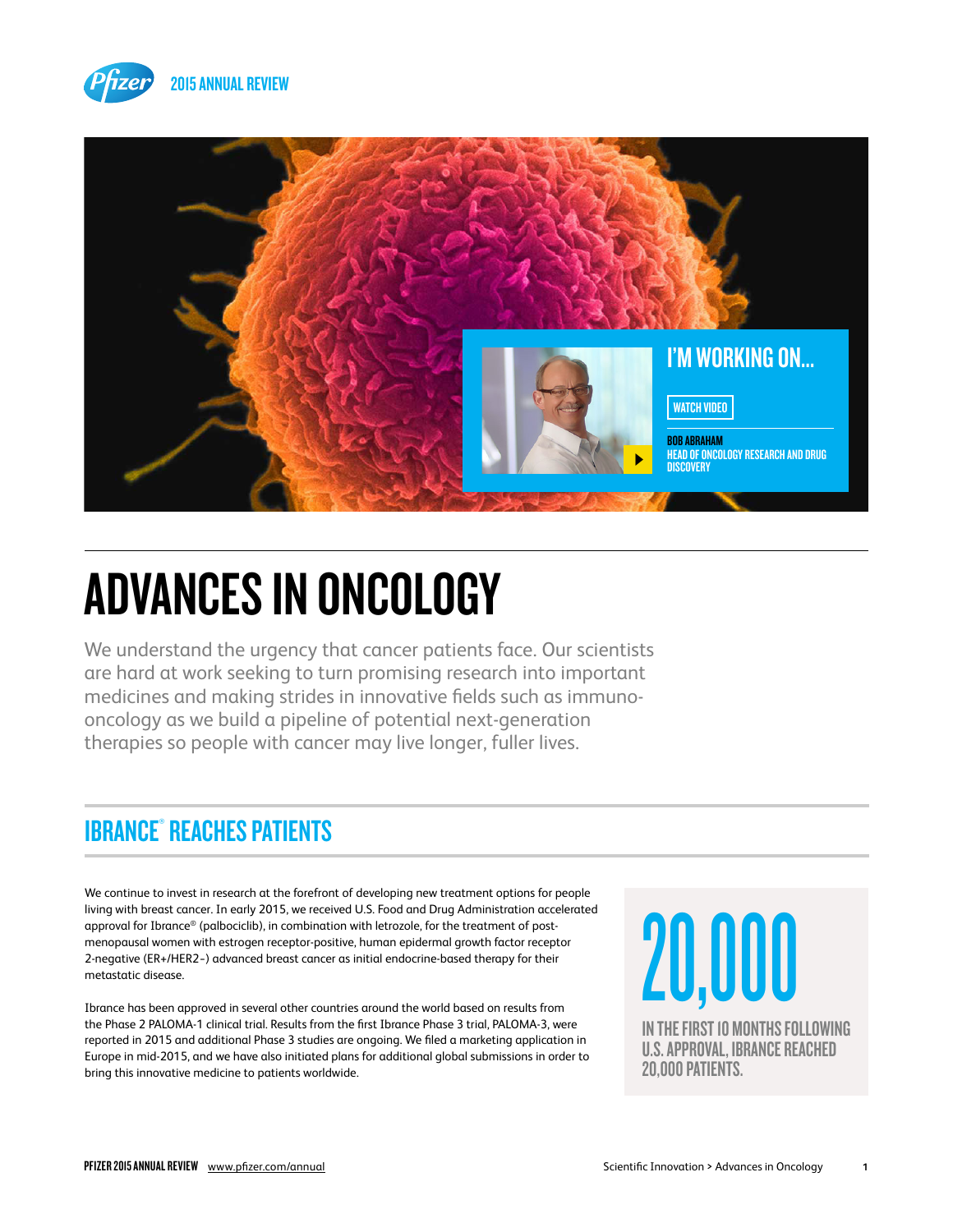

#### **Seeking Additional Indications**

In addition to demonstrating efficacy in treating a relatively common type of metastatic breast cancer (ER+/HER2−), palbociclib is being tested in numerous clinical trials in other subsets of breast cancer and in other cancers such as head and neck cancer and pancreatic cancer, both on its own and in combination with other therapies.

The largest breast cancer trial for Ibrance to date, the PALbociclib CoLlaborative Adjuvant Study, or PALLAS, launched in August 2015. This Phase 3 trial for patients with early stage hormone receptor-positive (HR+)/HER2− breast cancer is designed to evaluate whether the addition of palbociclib to adjuvant endocrine therapy will improve disease-free survival and prevent the disease from recurring when compared with endocrine therapy alone (standard-of-care). A clinical research collaboration, the PALLAS trial is being conducted along with multiple research entities across Europe and other regions, including the Austrian Breast & Colorectal Cancer Study Group, Breast International Group, German Breast Group, National Surgical Adjuvant Breast and Bowel Project, PrECOG, LLC and Alliance Foundation Trials, LLC. Approximately 4,600 people with early breast cancer are expected to enroll in the trial.

#### GLOBAL PARTNERSHIP TAKES ON METASTATIC BREAST CANCER

In a first-of-its-kind partnership, the Union for International Cancer Control and Pfizer have launched the SPARC initiative to encourage sustainable change for metastatic breast cancer (MBC) worldwide. SPARC stands for Seeding Progress and Resources for the Cancer Community. The program will support projects that address challenges in metastatic breast cancer by providing funding, mentorship and access to best practices to improve unmet needs for the global MBC patient population. The project topics range from raising awareness to addressing systematic gaps in health and public policies, patient access to information, and patient support, with the core focus being improving the lives of patients with MBC around the world. Ultimately, the SPARC initiative aims to empower advocacy groups, hospital networks, support groups and other organizations worldwide as they initiate projects to close the gap in information, support, awareness and policy between MBC and early disease, as well as help reduce the number of women diagnosed at the metastatic stage of breast cancer. From a large pool of 82 applicants from 46 countries, 20 organizations from 18 countries were selected to receive grants amounting to \$760,000 (USD) in funding provided by Pfizer. The organizations will share progress and outcomes at the World Cancer Congress in 2016.



**SPARC MBC Challenge: "SPARCing" [Change for Metastatic Breast Cancer](https://www.youtube.com/watch?v=VKL0VG3r0jI)  Globally**

WATCH VIDEO

# 150K-200K

METASTATIC BREAST CANCER AFFECTS AN ESTIMATED 150,000- 250,000 WOMEN IN THE U.S. ALONE. **60%** 

A PFIZER SURVEY OF THE GENERAL PUBLIC REVEALED 60% OF AMERICANS REPORTED THEY KNOW LITTLE TO NOTHING ABOUT METASTATIC BREAST CANCER.

~1.7 MILLION NEW CASES OF BREAST CANCER ARE DIAGNOSED GLOBALLY EACH YEAR.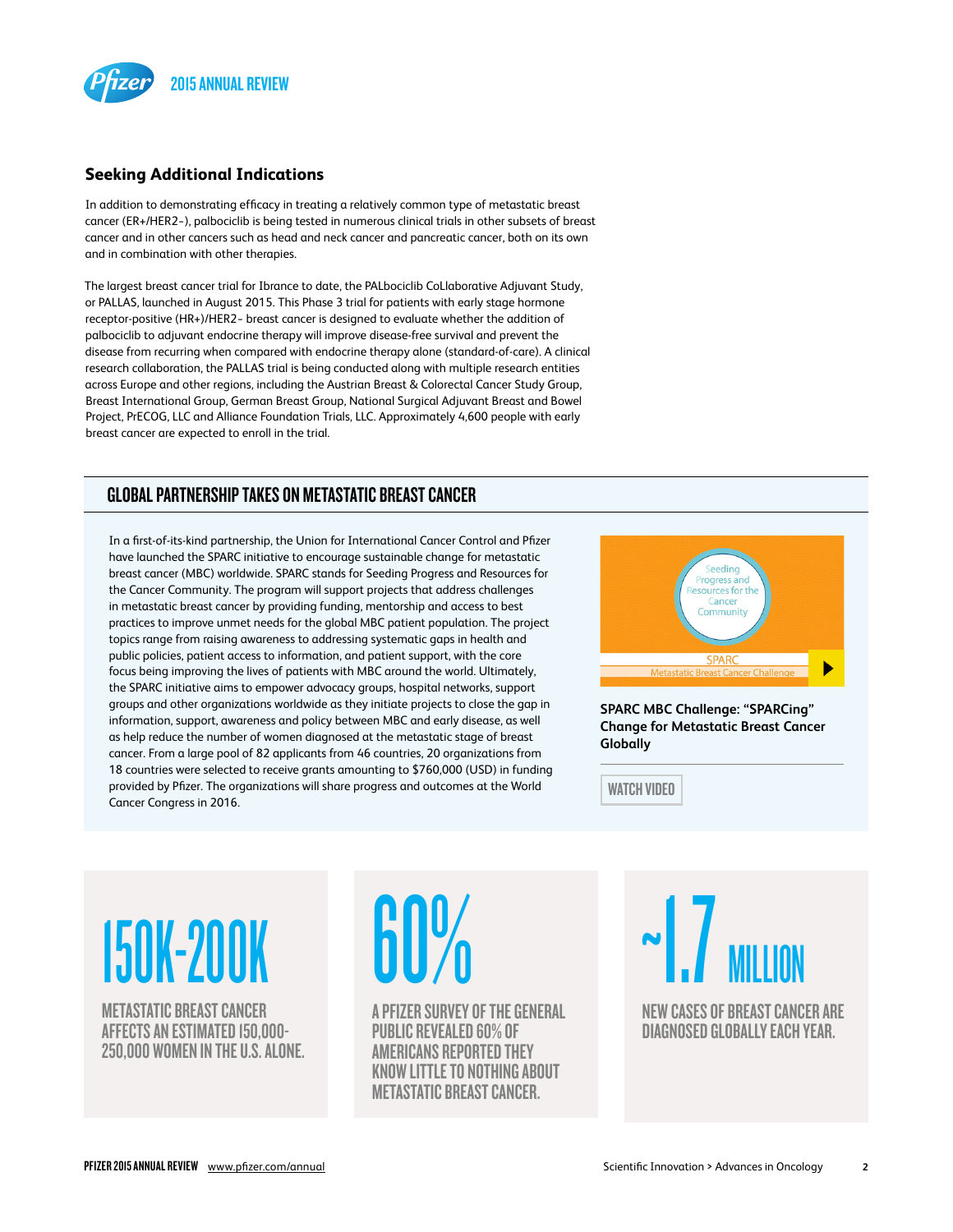

#### **"Breast Cancer: A Story Half Told"**

We have partnered with multiple breast cancer advocacy groups to chronicle the lives of women with metastatic breast cancer through the lenses of prominent photographers, in order to tell a fuller story of this poorly understood disease and its effects on patients, their families and the larger community we all share. This photo essay initiative is the next chapter of *Breast Cancer: A Story Half Told*, which was covered in the 2014 Annual Review. Its aim is to identify public misperceptions and gaps in knowledge surrounding metastatic breast cancer, the most advanced form of breast cancer.

The women profiled in this initiative are advocates, bloggers, working professionals, mothers, daughters and/or wives who have shared personal stories. A diverse group of breast cancer advocacy organizations provided counsel and support to bring these very human profiles to life. These include BreastCancer.org, Cancer Support Community, Living Beyond Breast Cancer, Metastatic Breast Cancer Network, and Young Survival Coalition. This photography-based effort encourages the public to share photos and messages of hope using the hashtag #StoryHalfTold, and is featured on the @StoryHalfTold Instagram, Facebook and Twitter accounts, as well as on **[www.StoryHalfTold.com](http://www.storyhalftold.com/).**



**Khadijah Carter, pictured here with her daughter Deja, shares a message of hope, faith and fortitude in the face of adversity on [www.StoryHalfTold.com](http://www.storyhalftold.com/).**

"Pfizer is proud to be working with our advocacy partners and Story Half Told participants to dispel misperceptions, combat stigma and foster a more inclusive metastatic breast cancer conversation going forward."

—**Liz Barrett President and General Manager, Pfizer Oncology**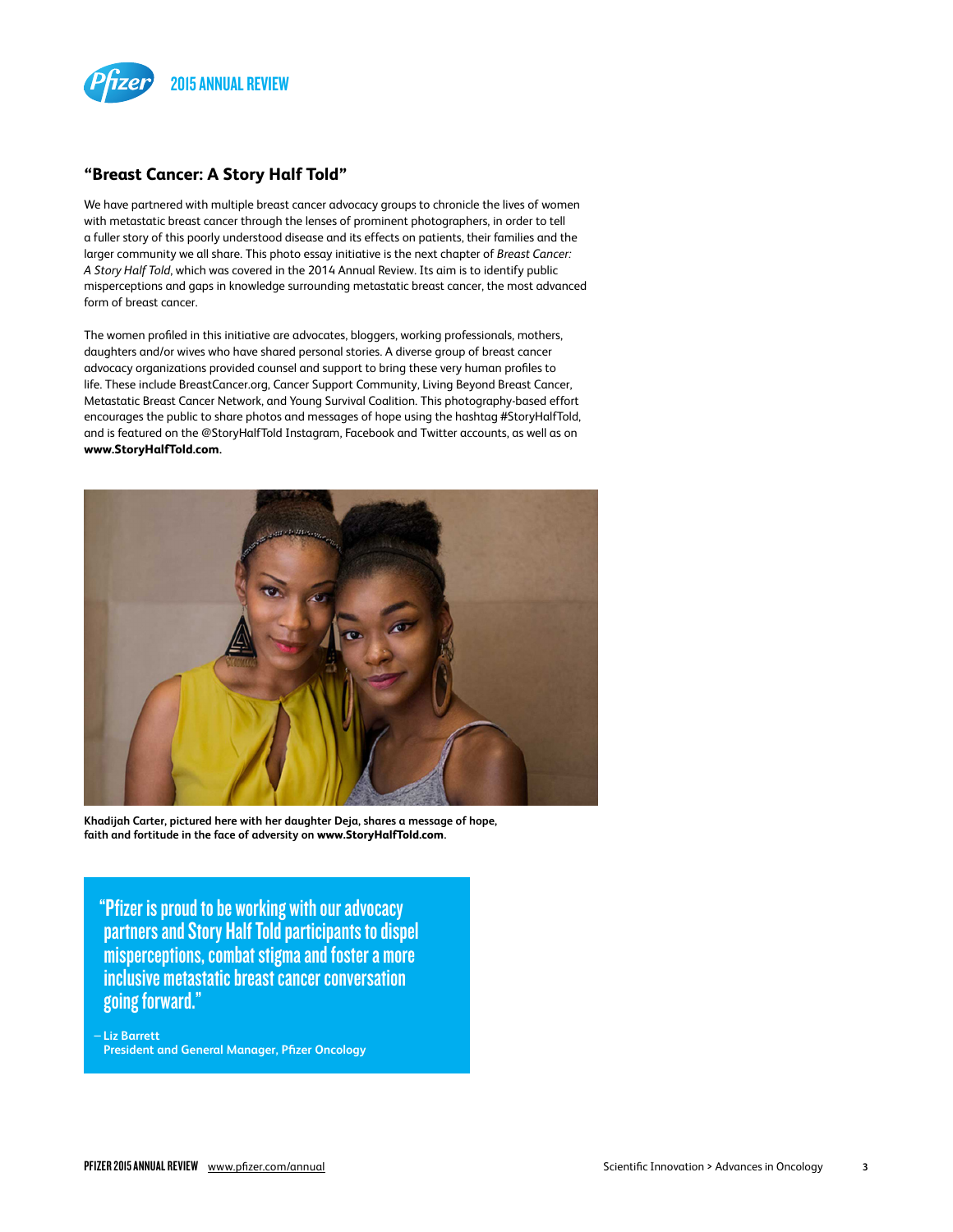

#### **Global Status of Metastatic Breast Cancer: A Decade Report**

In order to support the hundreds of thousands of women living with metastatic breast cancer around the world, we worked collaboratively with the European School of Oncology, within the scope of the Advanced Breast Cancer Third International Consensus Conference (ABC3), to release the *Global Status of Metastatic Breast Cancer (MBC): A 2005–2015 Decade Report*. This report was developed with guidance from a global steering committee of multidisciplinary leaders in the MBC community. The report is the most comprehensive analysis to date of the global landscape for advanced and metastatic breast cancer over the past decade and revealed both areas of improvement and substantial gaps in care, access to resources and support, and treatment outcomes for women with MBC.

In response to these findings, the European School of Oncology and members of the breast cancer community are calling for policymakers, advocates and the medical community to unite to develop a global charter as a call-to-action toward changing and improving MBC outcomes by the year 2025.

For more information on the *Global Status of Metastatic Breast Cancer (MBC): A 2005–2015 Decade Report*, including methodology, please visit: **[www.BreastCancerVision.com](http://www.breastcancervision.com/).**

#### NO CURE YET

*Global Status of Metastatic Breast Cancer (MBC): A 2005–2015 Decade Report* found that 48%–76% of respondents from the general public in 14 countries believe that metastatic breast cancer is curable. However, there is currently no cure for metastatic disease.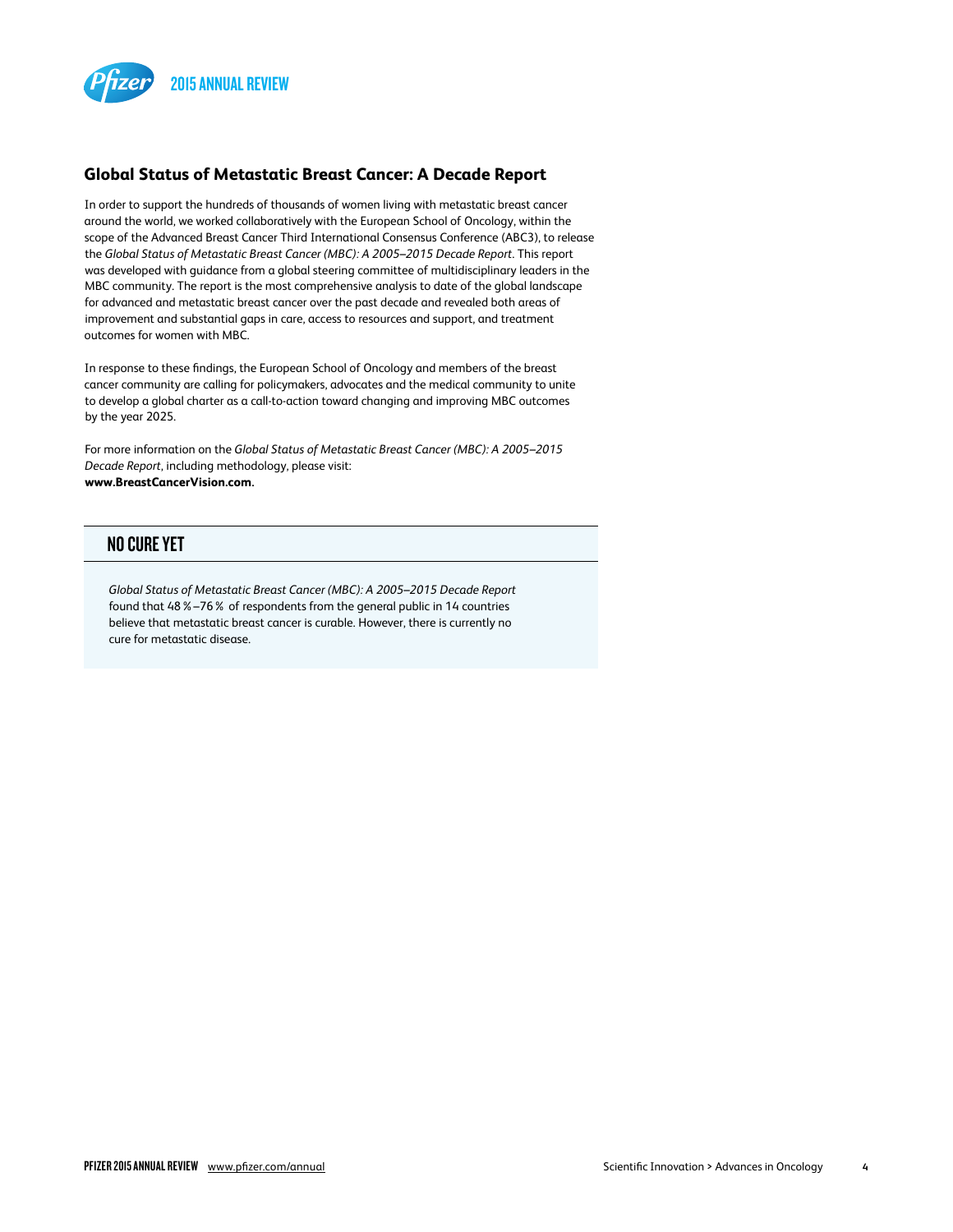

### OUR ONCOLOGY STRATEGY — REDEFINING LIFE WITH CANCER

We intend to be acknowledged leaders in the fight against cancer, developing medicines that provide meaningful impact and help to restore patient health and well-being. We look to bring these medicines to patients as quickly and safely as possible, and to establish their value so patients everywhere can access them. By bringing potentially life-changing therapies and support to patients, we aim to redefine life with cancer until we cure it.

Today we have eight approved cancer medicines, four of them launched in the last four years. Our large and growing investigational portfolio takes a multi-pronged attack on cancer, including drug candidates designed to kill tumor cells and immunotherapies designed to stimulate the immune system to mount a stronger defense against cancer. Research continues.

# Our goal: launch at least one new cancer therapy each year from 2017 through 2022.

#### BREAKTHROUGH THERAPY DESIGNATION FOR ACUTE LYMPHOBLASTIC LEUKEMIA (ALL)

Our investigational antibody-drug conjugate, inotuzumab ozogamicin, received Breakthrough Therapy designation in the U.S. for the treatment of acute lymphoblastic leukemia (ALL). The designation was based on the results of the Phase 3 INO-VATE ALL trial, which compared inotuzumab ozogamicin to standard-of-care chemotherapy.

#### [I'M WORKING ON...](http://www.pfizer.com/files/investors/financial_reports/annual_reports/2015/advances-in-oncology.htm)



**Barbra Sasu** Senior Director, T-cell Engineering

WATCH VIDEO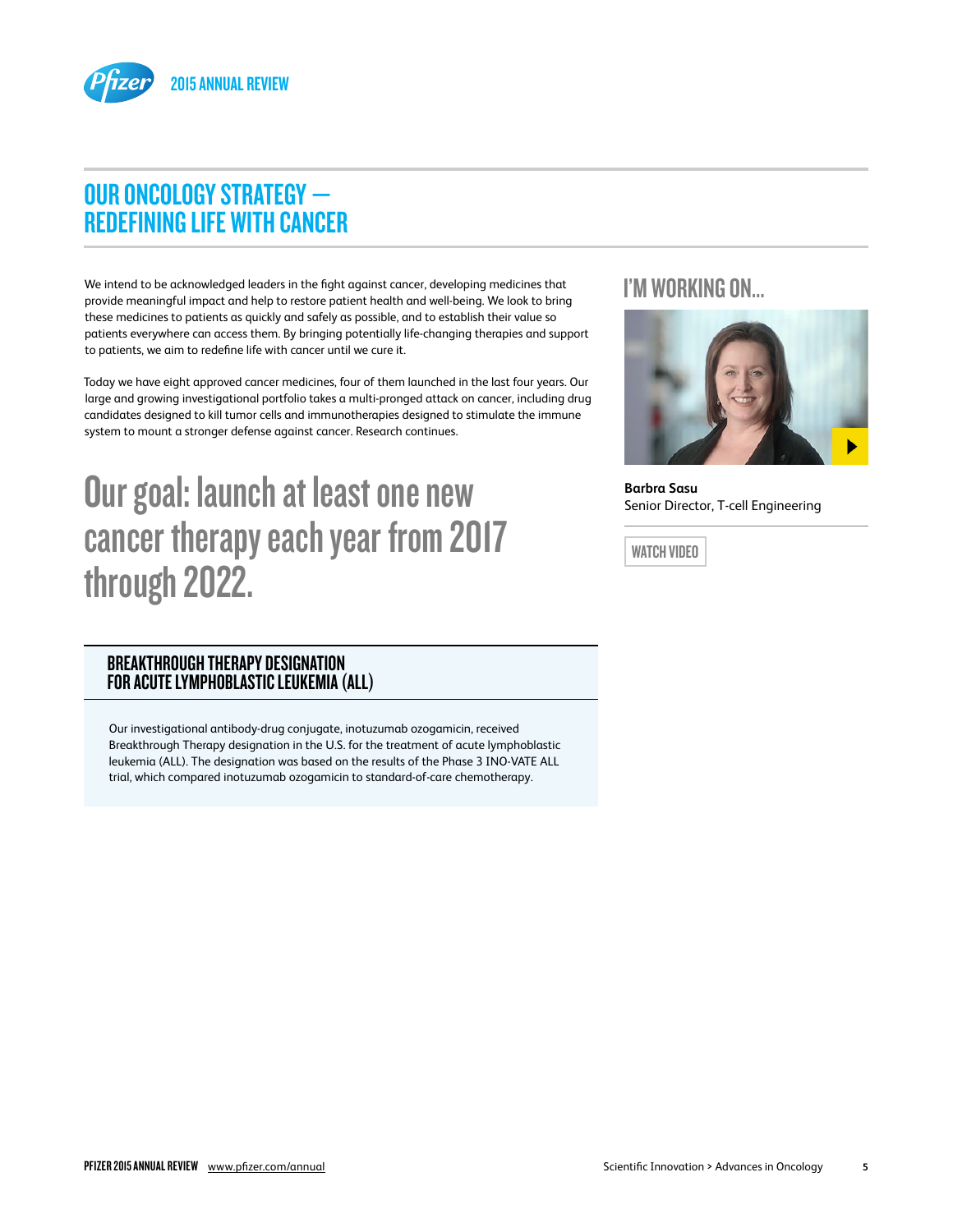



## IMMUNO-ONCOLOGY — BROAD PORTFOLIO OF ASSETS IN CLINICAL DEVELOPMENT

We are particularly encouraged by our growing strength and presence in immuno-oncology, with a broad investigational portfolio that spans numerous mechanisms of action. At the close of 2015, we had five immunotherapeutic agents in the clinic and plan to have up to 10 by the end of 2016. Key targets for these agents include PD-1, PD-L1, OX40, 4-1BB, CCR2 and Vaccine Based Immunotherapy Regimen (VBIR) pathways that either stimulate or inhibit the immune system's response to tumors.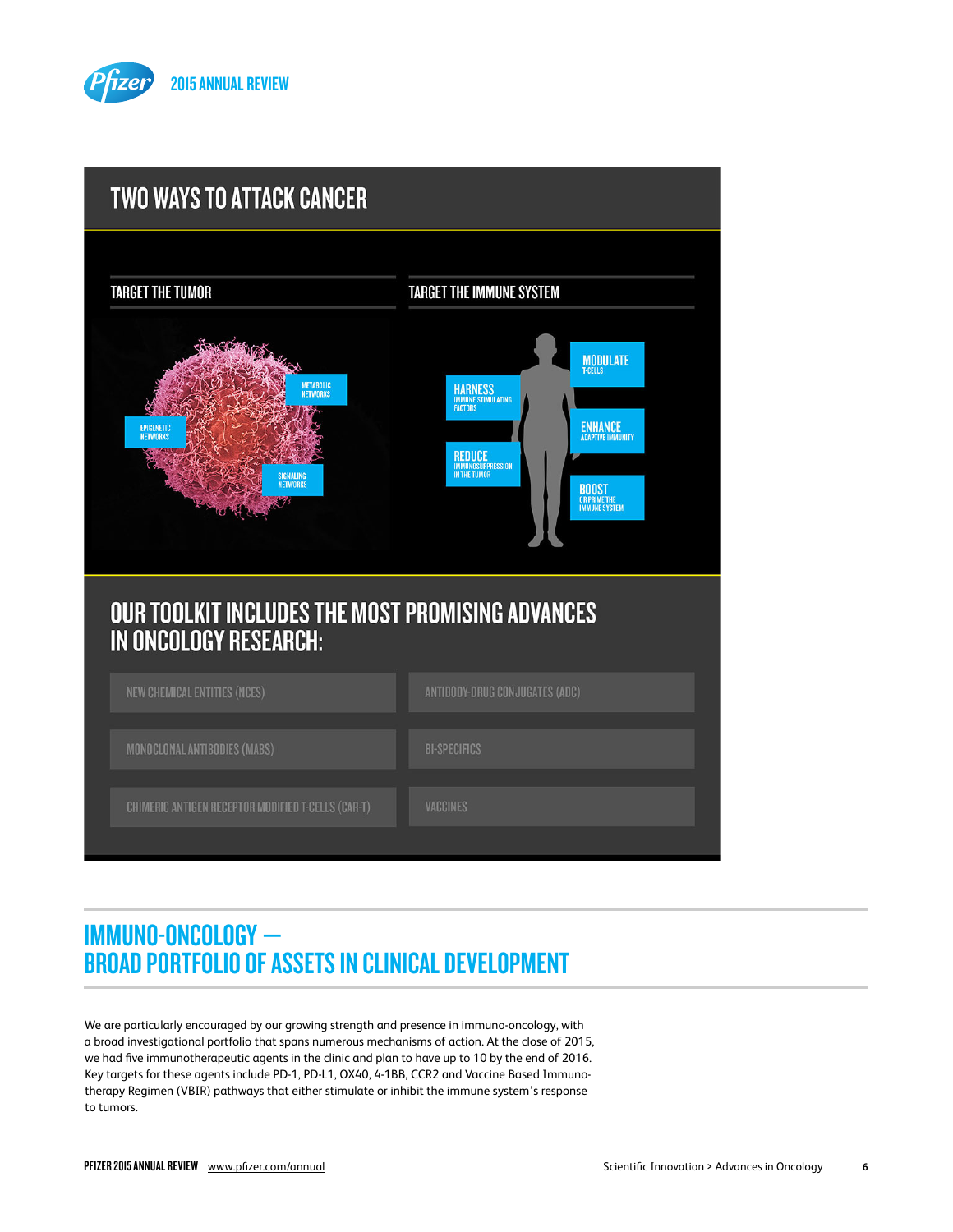

#### IMMUNOTHERAPY ASSETS IN THE CLINIC

|                                                           | <b>PHASE</b>                                                                        | <b>INDICATION</b>                                                                    |
|-----------------------------------------------------------|-------------------------------------------------------------------------------------|--------------------------------------------------------------------------------------|
| avelumab                                                  | Phase 3                                                                             | Non-small cell lung<br>cancer 1 <sup>st</sup> line                                   |
| avelumab                                                  | Phase 3                                                                             | Non-small cell lung<br>cancer 2 <sup>nd</sup> line                                   |
| avelumab                                                  | Phase 2<br>(Breakthrough<br>Therapy, Fast Track<br>and Orphan Drug<br>Designations) | Metastatic<br>Merkel cell<br>carcinoma                                               |
| avelumab                                                  | Phase 3                                                                             | Metastatic<br>qastric/qastro-<br>esophageal junction<br>cancers 1 <sup>st</sup> line |
| avelumab                                                  | Phase 3                                                                             | Metastatic gastric/<br>gastro-esophageal<br>junction cancers<br>3rd line             |
| avelumab                                                  | Phase 3                                                                             | Platinum-resistant/<br>refractory ovarian<br>cancer                                  |
| avelumab                                                  | Phase 3                                                                             | Locally advanced<br>or metastatic<br>urothelial cancer<br>1 <sup>st</sup> line       |
| avelumab + Inlyta                                         | Phase 1b                                                                            | Advanced renal cell<br>cancer                                                        |
| avelumab + 41BB or Xalkori                                | Phase 1                                                                             | Non-small cell lung<br>cancer                                                        |
| 4-1BB + CCR4 (in collaboration with<br>Kyowa Hakko Kirin) | Phase 1                                                                             | Cancer                                                                               |
| CCR <sub>2</sub>                                          | Phase 1                                                                             | Cancer                                                                               |
| OX40                                                      | Phase 1                                                                             | Cancer                                                                               |
| VBIR                                                      | Phase 1                                                                             | Prostate cancer                                                                      |